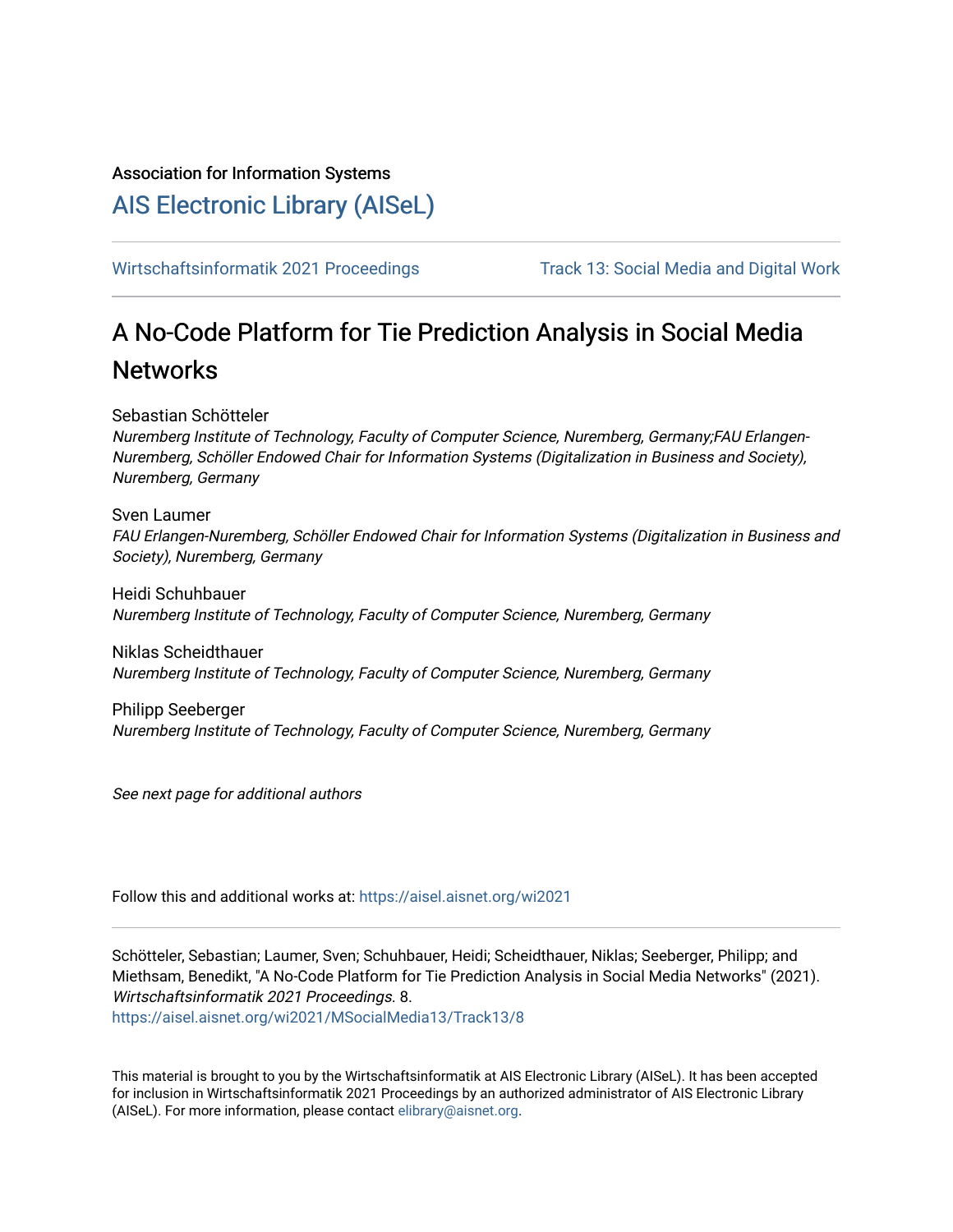# Presenter Information

Sebastian Schötteler, Sven Laumer, Heidi Schuhbauer, Niklas Scheidthauer, Philipp Seeberger, and Benedikt Miethsam

This event is available at AIS Electronic Library (AISeL):<https://aisel.aisnet.org/wi2021/MSocialMedia13/Track13/8>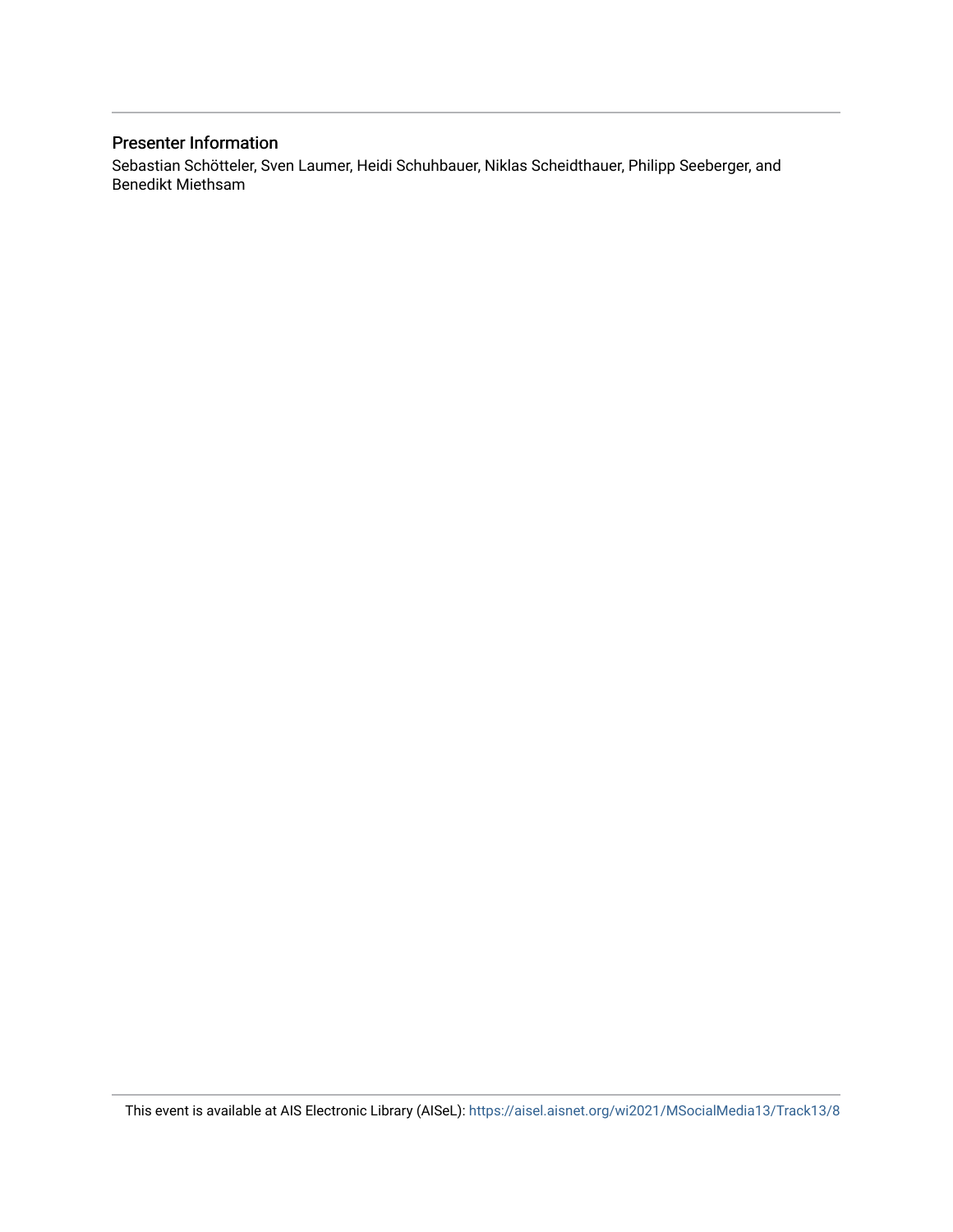# A No-Code Platform for Tie Prediction Analysis in Social Media Networks

Sebastian Schötteler<sup>1,2</sup>, Sven Laumer<sup>2</sup>, Heidi Schuhbauer<sup>1</sup>, Niklas Scheidthauer<sup>1</sup>, Philipp Seeberger<sup>1</sup>, and Benedikt Miethsam<sup>1</sup>

<sup>1</sup> Nuremberg Institute of Technology, Faculty of Computer Science, Nuremberg, Germany {sebastian.schoetteler,heidi.schuhbauer,seebergerph64032, scheidthauerni63750, miethsambe65044}@th-nuernberg.de <sup>2</sup> FAU Erlangen-Nuremberg, Schöller Endowed Chair for Information Systems (Digitalization in Business and Society), Nuremberg, Germany {sven.laumer}@fau.de

Abstract. Conventional methods for tie prediction analysis in social media networks are often code-intensive and encompass complex steps. Against this backdrop, we used design science research to develop a no-code tie prediction analysis platform. Our evaluation indicates that the platform significantly reduces tie prediction analysis complexity and, depending on the network size, also total prediction time. Moreover, it maintains a prediction accuracy similar to that of conventional, code-intensive methods. Thus, our artifact substantially facilitates tie prediction analysis for social media network researchers and practitioners.

Keywords: Social Media Networks, Tie Formation Concepts, Tie Prediction Algorithms, Tie Prediction Analysis Platform, Social Media Analytics

#### 1 Introduction

Humans, as social beings, naturally strive for social embeddedness [1]. Thus, social networks, such as friendship and communication networks, have been commonplace since the emergence of mankind [1]. What is new, however, is the proliferation of public and enterprise social media, such as Twitter and Yammer, and their novel potentials to achieve social embeddedness [2]. Nowadays, social networks based on social media (more briefly "social media networks") have become ubiquitous [3].

Social media networks are a subset of social networks and have their own distinct characteristics [2]. They confront researchers and managers with novel questions and challenges. In this context, a fundamental challenge is the social media tie prediction problem, which is concerned with inferring future or missing ties among actors – such as friends, employees, or students – from given social media network snapshots [4–6]. Addressing this problem provides major benefits, as would an eventual solution to it.

For instance, one application domain that benefits from research on social media tie prediction is the development of contact recommender systems for employees [6, 7]. Such systems can guide community emergence [8, 9] and prevent information overload

Internationale Konferenz Wirtschaftsinformatik 2021, March 2021, Essen, Germany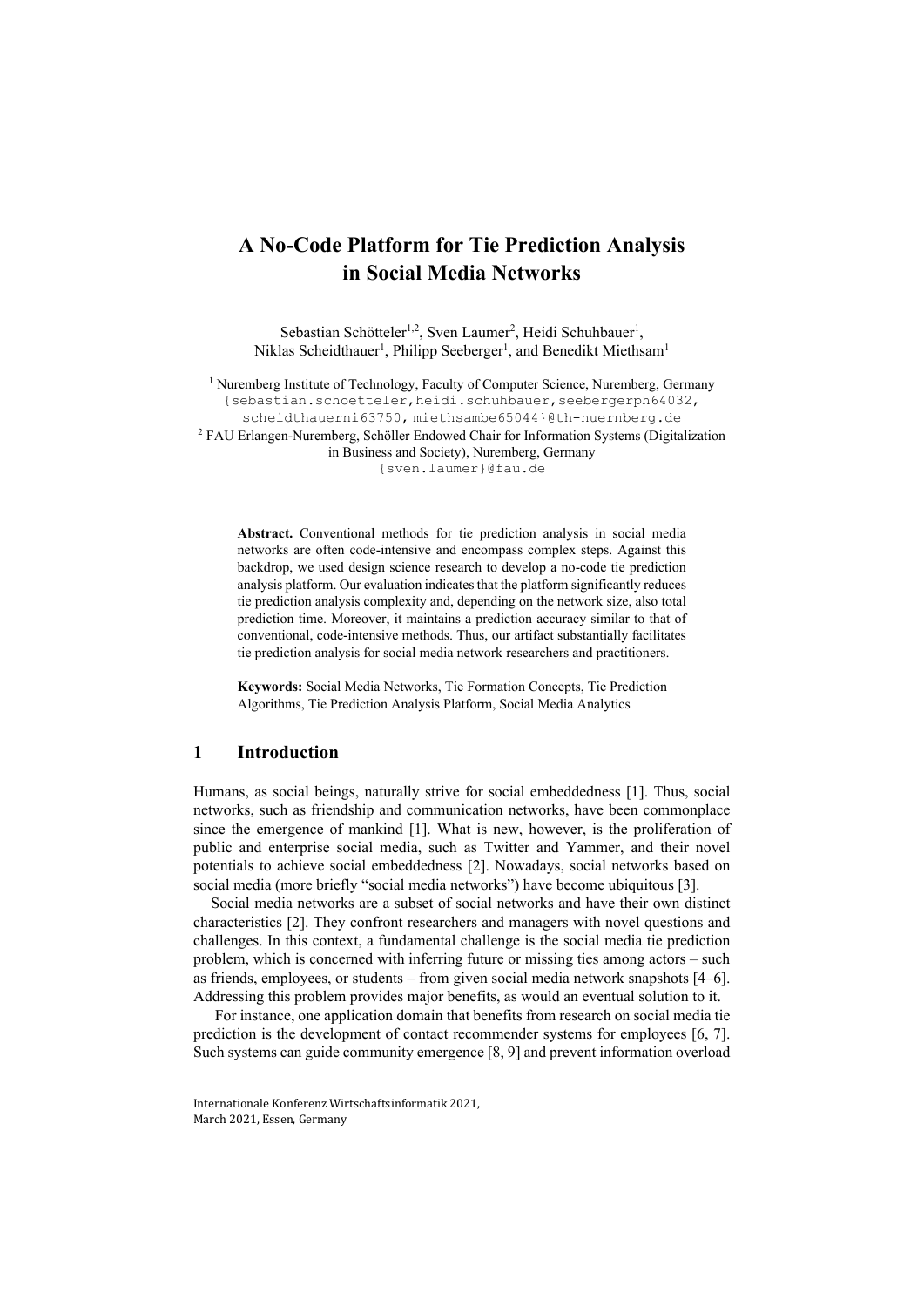[10]. Another domain is the detection of anomalies, such as crucial missing ties [7, 11], which can indicate conflicts that harm communication and knowledge transfer or collaboration [12, 13]. Further domains are the detection of influential communities [6, 7, 9] and the modeling of network evolution processes [6, 7, 14].

Driven by the tie prediction problem relevance induced by the various application domains, several studies have contributed to its solution [5–7, 9, 15, 16]. However, a review of these studies indicates that social media tie prediction research is complex and prone to errors, and it often relies on code-intensive methods [16–21]. This situation is particularly caused by the large number of prediction approaches [4, 5, 22] as well as the interdependencies [23] and large sizes [9] of network data samples.

Against this backdrop, our goal is to develop a no-code analysis platform – that is, a platform that enables analysis without programing – to facilitate common tie prediction analysis tasks in social media networks. This would support researchers (and perhaps practitioners) in the generation of new insights into the tie prediction problem. More specifically, our platform should facilitate three common tasks. First, it should simplify comparing the accuracy of various fundamental tie prediction approaches (Section 2) with reference to a given social media network [5–7, 9, 16, 21, 24]. Second, it should facilitate evaluating the accuracy of specific fundamental tie prediction approaches across various (types of) social media networks [15, 21, 24]. Lastly, it should simplify combining different tie prediction approaches into strong overarching predictors [5, 9, 15, 18, 19]. Thus, the following research question is addressed [25]:

#### *How can we implement a no-code platform for tie prediction analysis in social media networks that facilitates the three aforementioned common tie prediction tasks?*

To answer the research question, we followed the methodology by Peffers et al. [26], best practices from Gregor and Hevner [25], and guidelines from Hevner et al. [27]. First, we defined the problem, motivations for solving it, and objectives of a suitable solution. Then we designed and developed the platform, alias "artifact", based on the problem statement and solution objectives. Finally, we demonstrated and evaluated the platform and communicated the findings.

In line with Gregor and Hevner [25], the paper is structured as follows. The next section provides a concise literature review on tie prediction analysis in social media networks. It moreover provides a literature review on tie formation concepts and tie prediction algorithms in social media networks and on further tie prediction artifacts relevant for the development of our platform. This is followed by a detailed description of the applied methodology, after which the developed no-code analysis platform is demonstrated. The next section describes our evaluation of the platform, followed by a discussion of the main findings. The last section concludes and summarizes the paper.

# 2 Related Work

In line with recommendations by Gregor and Hevner [25], we built our literature review on descriptive  $(\Omega)$  and prescriptive  $(\Lambda)$  knowledge. Descriptive knowledge is the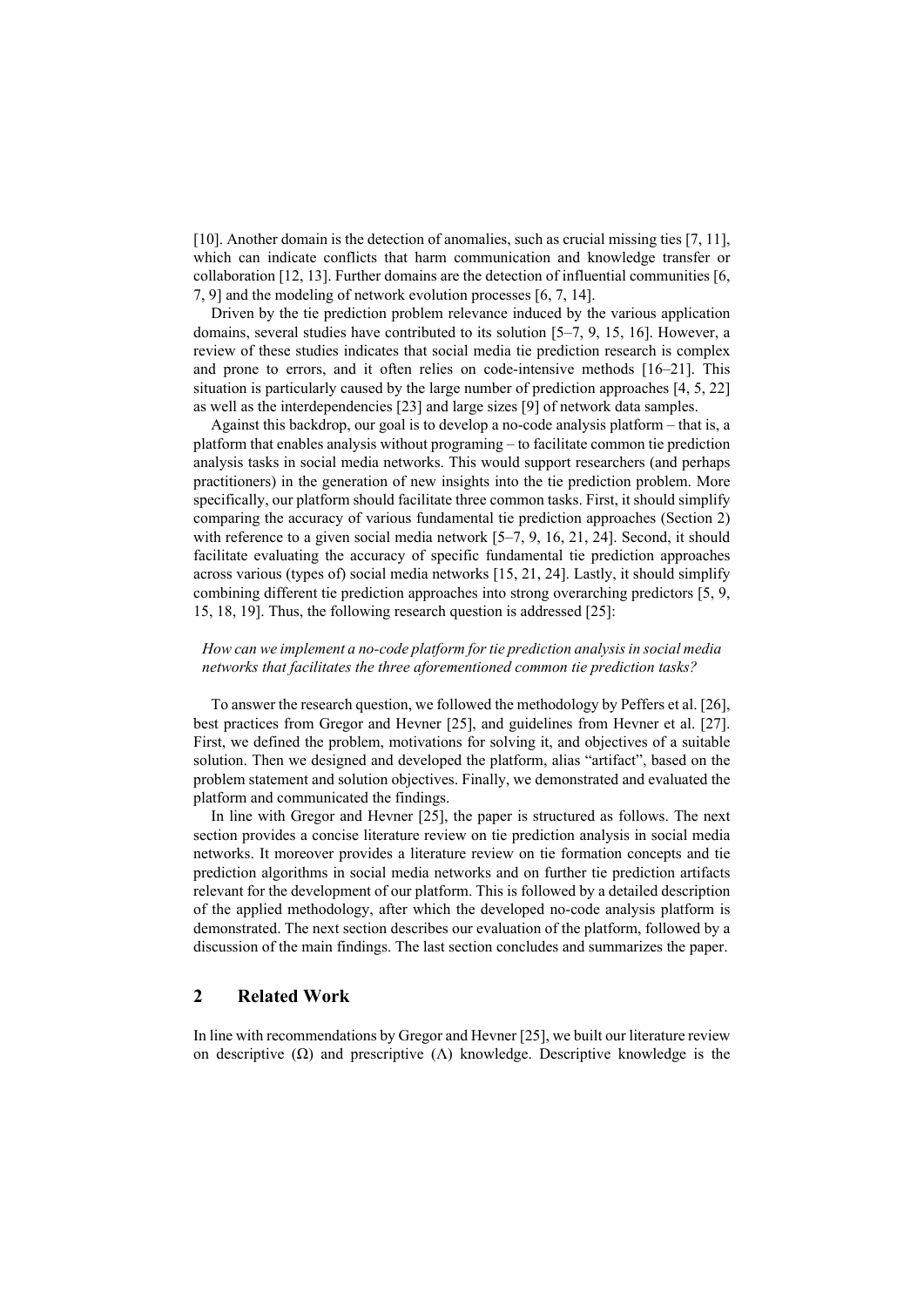"what" knowledge that sharpens the understanding of the problem, including its context and relevance, and how our proposed artifact may solve this problem [25]. Prescriptive knowledge is the "how" knowledge of relevant developed artifacts, such as concepts, algorithms, metrics, architectures, and system instantiations, which contribute to the development of our intended artifact [25]. Against this backdrop, this section contains four subsections. The first subsection contains a description of the relevant descriptive knowledge  $(\Omega)$ . The second subsection addresses fundamental tie formation concepts [23] in social media networks  $(\Lambda_1)$ , meaning concepts that explain common drivers of tie formation in social media networks, which in turn can be used to predict ties. The third subsection deals with fundamental tie prediction algorithms [4] in social media networks  $(\Lambda_2)$ , meaning algorithms that were explicitly developed for tie prediction purposes and which have been applied to social media networks. The fourth subsection describes further relevant artifacts for the development of our artifact  $(\Lambda_3)$ .

To derive the aforementioned descriptive ( $\Omega$ ) and the prescriptive knowledge ( $\Lambda$ ), we conducted a systematic literature search. More specifically, we used the search string "TITLE-ABS-KEY(("link" OR "tie") AND ("prediction" OR "formation") AND ("social media" OR "social network"))" to query the basket of journals and conferences named by [28] with the help of the Scopus database. We then studied the identified literature sources relevant to our topic, including their references and citations, to collect descriptive ( $\Omega$ ) and prescriptive knowledge ( $\Lambda$ ) and further relevant sources. The findings derived from these literature sources constituted the knowledge base for the development of our platform (Section 4).

#### 2.1 Tie Prediction Analysis in Social Media Networks (Ω)

Building on the definition provided by Wasserman and Faust [1], a social network, and thus also a social media network [2], consists of a finite set of actors (e.g., friends, employees, or students) and the ties (e.g., friendship, collaboration, or communication ties) defined on them. A fundamental challenge in such social media networks is the social media tie prediction problem, which is concerned with inferring future or missing ties among actors [4–6]. Several studies have contributed to its solution, leading to benefits for theory (e.g., novel insights into social media network evolution) and practice (e.g., techniques to enhance contact recommender systems) [5–7, 9, 15, 16]. However, social media tie prediction research is complex and prone to errors, and often relies on code-intensive methods, which may mitigate scientific progress [16–21].

To solve this problem, our goal is to develop a no-code platform with the objective to facilitate common tie prediction analysis tasks in social media networks by reducing complexity (e.g., coding complexity) while at the same time achieving a tie prediction velocity and accuracy comparable to those of conventional analysis methods [16–21]. More specifically, our platform should facilitate three common tasks derived from our literature review. First, the platform should simplify comparing the accuracy of various fundamental tie prediction approaches with reference to a given social media network [5–7, 9, 16, 21, 24]. Second, it should facilitate evaluating the accuracy of specific fundamental tie prediction approaches across various (types of) social media networks [15, 21, 24]. Third, it should simplify combining different tie prediction approaches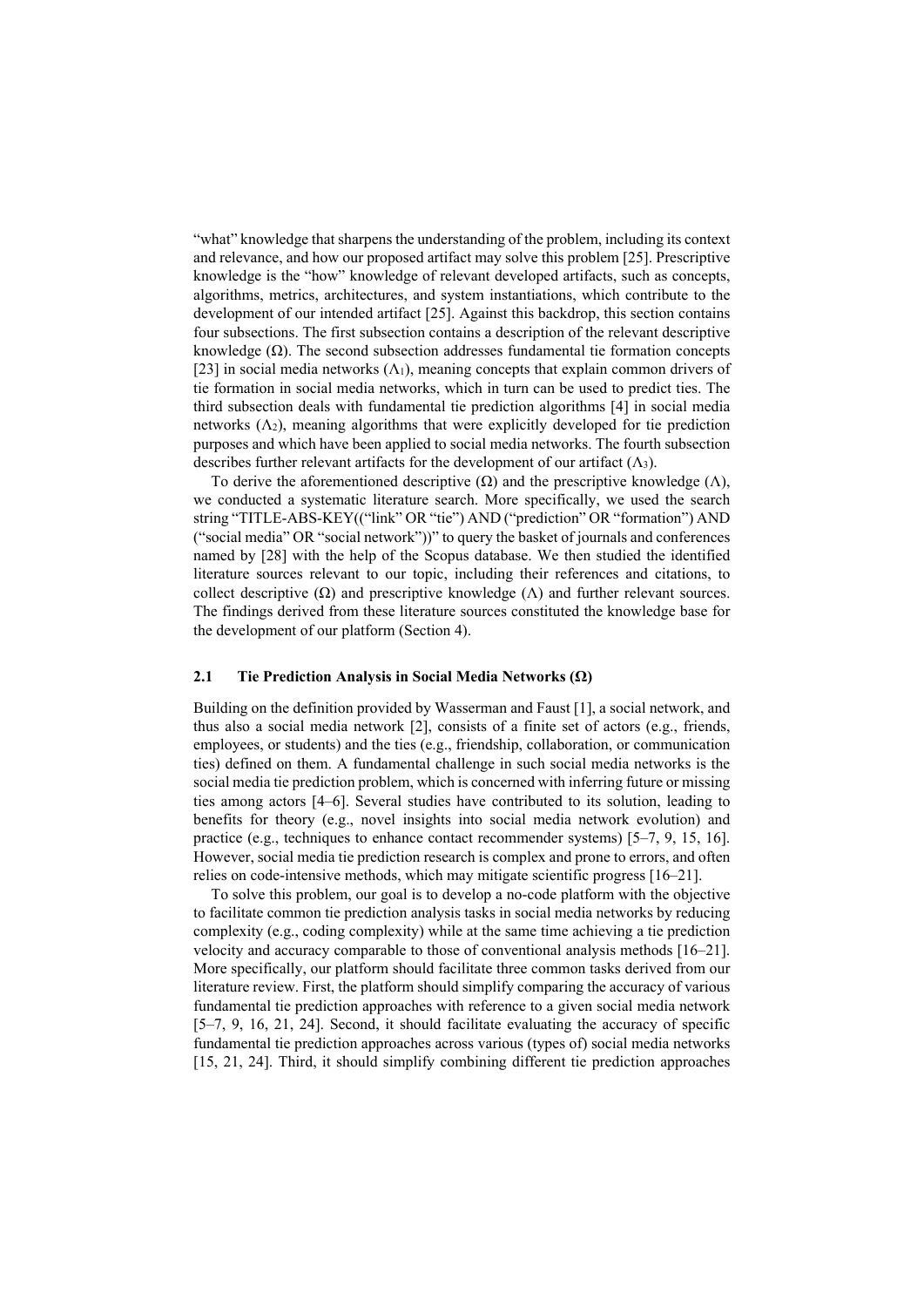into strong overarching predictors [5, 9, 15, 18, 19]. This would support researchers (and perhaps practitioners) in the generation of new insights into the social media tie prediction problem. We could not identify any no-code platform for tie prediction analysis in social media networks in the existing literature, which facilitates these tasks.

#### 2.2 Tie Formation Concepts in Social Media Networks (Λ1)

Homophily: This concept implies that actors tend to form ties with other similar actors [29]. Homophily is often described with the idiom "birds of a feather flock together" [29]. Several types of homophilous tendencies can be observed in various types of social media networks [15, 30], indicating that this concept is relevant in such networks. For instance, past research has determined that tie formation in social media networks is driven by homophily in status [31], gender [32], function [30], topic [15], location [30], and hierarchy [32].

Dyadic Social Balance: This concept was first described by Heider [33] and explains (inter alia) tie reciprocation tendencies between two actors who are embedded in a dyad. Heider argued that unreciprocated ties in a dyad may lead to cognitive dissonance or social imbalance, which in turn may lead to uncertainty and instability [34]. Thus, actors embedded in such dyads naturally strive for reciprocity to establish cognitive consistence or social balance [33]. Research has shown that reciprocity drives tie formation in various types of social media networks [5, 30, 35, 36], suggesting that dyadic social balance is a relevant concept in social media networks.

Triadic Social Balance: The aforementioned social balance concept can be extended to the triadic level. Heider argues that, analogously to the dyadic level, actors embedded in triads tend to strive for cognitive consistence, which in turn influences triadic formation tendencies [33]. For instance, to avoid cognitive dissonance in a triad, a focal actor's alters (i.e., actors connected with him) may form a common tie, thus leading to a transitive triadic closure [37]. Colloquially, this social balance tendency is often expressed as "a friend of my friend should be my friend" [23]. Studies have determined that transitive triadic closure drives tie formation in various types of social media networks [8, 30, 38], indicating that triadic social balance is a relevant concept in social media networks. It seems to be slightly more relevant in public than in enterprise social media networks [14].

Rich-get-Richer: The rich-get-richer concept implies that the tendency of an actor to form a tie with a potential alter is proportional to the alter's tie "richness" (i.e., number of his pre-existing ties). Hence, rich actors become even more central over time [39]. This concept is also often referred to as cumulative advantage [39] or preferential attachment [14]. Ultimately, it may lead to scale-free networks that follow a power-law distribution [40]. Research has shown that tie formation in social media networks may often – yet not always  $[30]$  – be explained by this concept  $[14, 39, 41, 42]$ .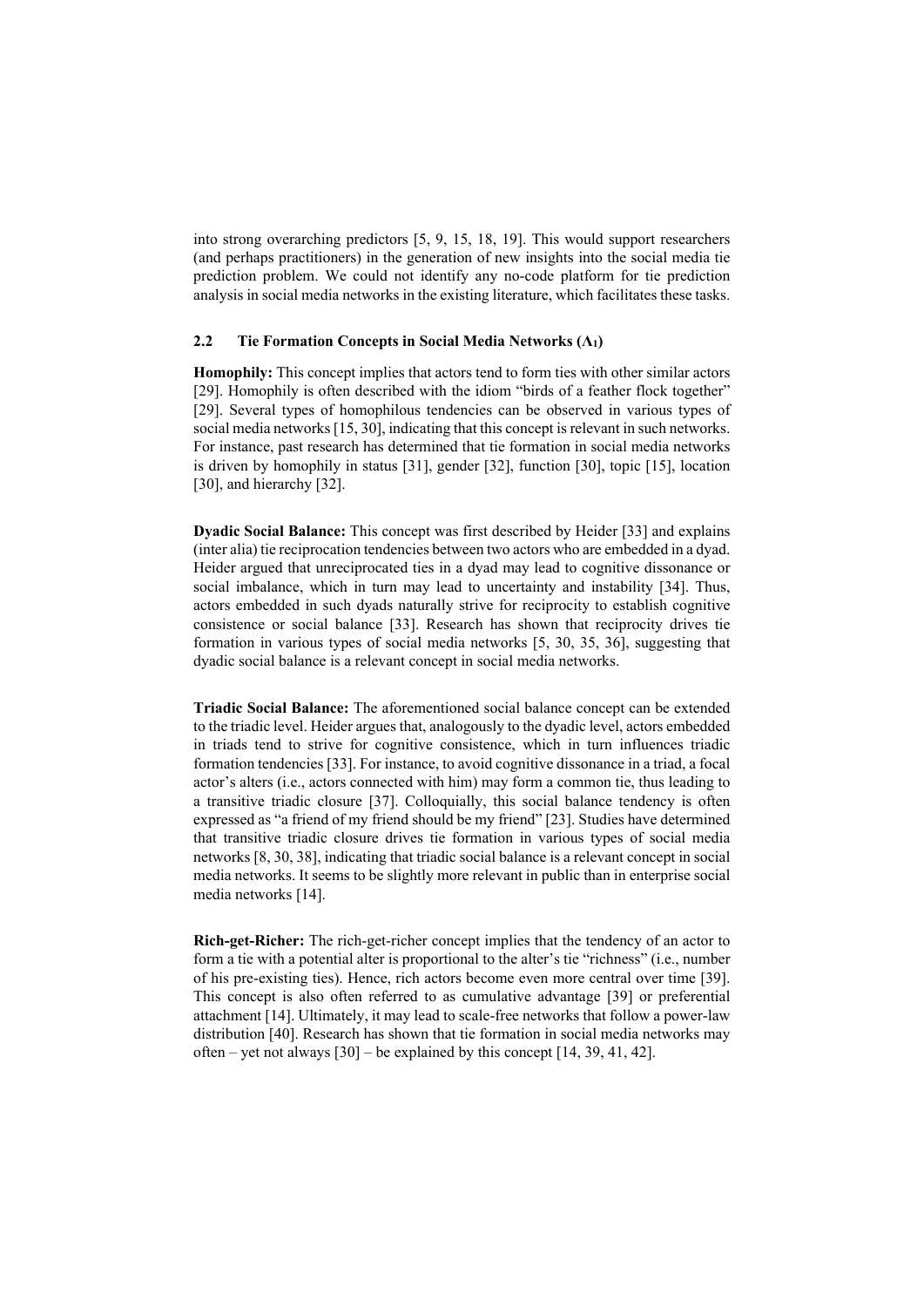In summary, tie formation in social media networks can be conceptualized using the homophily, dyadic social balance, triadic social balance, and the rich-get-richer concepts. As shown in past studies, the accuracy of tie prediction artifacts in social media networks can be enhanced when these formational concepts are considered [5, 8, 15]. Therefore, our intended artifact considers these concepts. The above list may not be exhaustive; for example, structural hole closing and transaction memory may also be relevant [23]. However, based on our systematic literature search, we are confident that the list reflects the most fundamental concepts [23] for developing our artifact.

#### 2.3 Tie Prediction Algorithms for Social Media Networks  $(\Lambda_2)$

Common Neighbors: This is a fundamental algorithm for predicting ties in various types of social networks [5, 9, 16, 22]. It is described in equation (1):

$$
Common neighbors (x,y) = |\Gamma(x) \cap \Gamma(y)| \tag{1}
$$

The rationale behind this algorithm is that the more structurally similar two focal actors (*x* and *y*) are, as expressed by the number of their common neighbors (i.e.,  $|\Gamma(x)|$  $\cap$  Γ(*y*), where Γ(*x*) is the neighborhood of *x*, or in other words, his alters), the greater the odds of the actors establishing a common tie. Several social media network studies have applied the common neighbors algorithm for tie prediction purposes. Depending on the underlying social media network, the algorithm has achieved low [5, 9], medium [6, 7, 16, 21], or high [15, 21, 24] prediction accuracy.

Jaccard Coefficient: This is another fundamental algorithm for predicting ties in various social network types [5, 9, 16, 22, 43]. It can be defined as shown in (2).

Jaccard coefficient 
$$
(x,y) = \frac{|\Gamma(x) \cap \Gamma(y)|}{|\Gamma(x) \cup \Gamma(y)|}
$$
 (2)

It operates similarly to the common neighbors algorithm, but additionally divides the number of common neighbors across two focal actors by the number of actors that are neighbors of at least one of the focal actors (i.e.,  $|\Gamma(x) \cup \Gamma(y)|$ ). This enables addressing structural dissimilarities between the two focal actors more precisely, resulting in a more accurate representation of structural similarity. Several studies have applied this algorithm to predict ties in social media networks and have demonstrated low [9, 24], medium [5, 15, 16, 21], or high [6, 21, 24] prediction accuracy.

Adamic-Adar Index: This algorithm was originally used to predict ties between personal homepage networks [44]. Over time, it has evolved into a fundamental tie prediction algorithm that is applicable in various social network types [5, 9, 16, 22]. The algorithm is described in equation (3).

$$
Adamic-Adar\ index\ (x,y) = \sum_{z \in \Gamma(x) \cap \Gamma(y)} \frac{1}{\log(|\Gamma(z)|)}\tag{3}
$$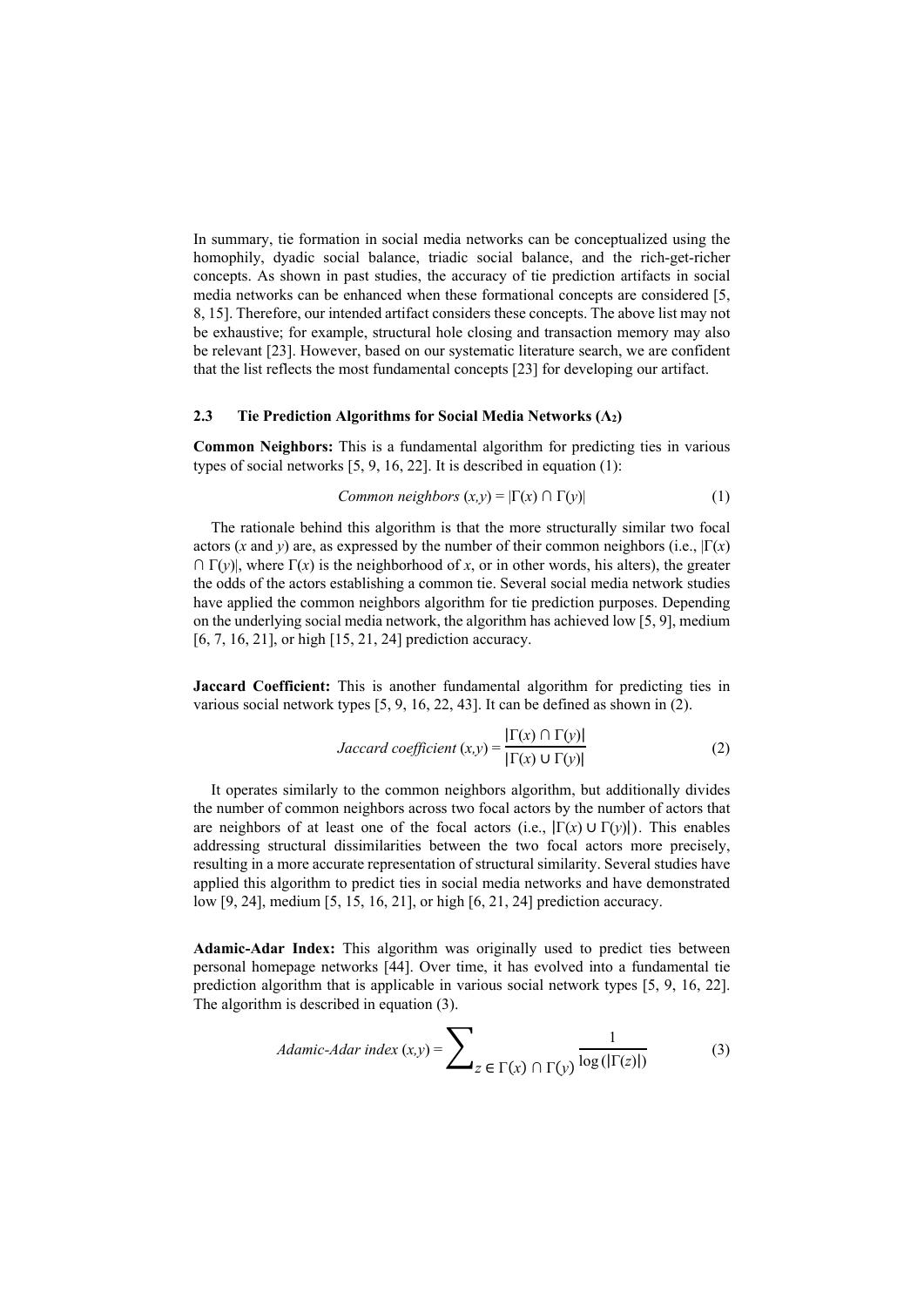As in the common neighbors algorithm, the Adamic-Adar index algorithm counts the number of common neighbors between two focal actors. However, unlike the common neighbors algorithm, it assigns less connected common neighbors a greater weight (note that log (|Γ(*z*)|) resembles the logarithmic degree centrality of a common neighbor  $z \in \Gamma(x) \cap \Gamma(y)$ ). The reasoning for the weighting approach is that two focal actors with ties to common neighbors having low connectivity are relatively likely to share unique characteristics, which in turn can increase the chance of a common tie emerging [44]. This algorithm has been used in various studies to predict ties in social media networks. Depending on the underlying social media network, the accuracy of prediction was low [5], medium [16, 21], or high [6, 21, 24].

Preferential Attachment: This is another fundamental tie prediction algorithm used in various social network types [5, 9, 16, 22]. It can be described as in (4).

$$
Preferential attachment (x,y) = |\Gamma(x)| \cdot |\Gamma(y)| \tag{4}
$$

Building on the rich-get-richer concept (Section 2.2), research has shown that the probability of a tie occurring between two focal actors is correlated with the product of their degree centrality (i.e.,  $|\Gamma(x)| \cdot |\Gamma(y)|$ ) [4]. The preferential attachment algorithm has been used to predict ties in various types of social media networks, and has achieved low [6, 9, 16], medium [5, 21], or high [21] prediction accuracy.

The aforementioned list is not exhaustive. Nevertheless, after reviewing the various literature sources derived from our systematic literature search, we are confident that the list encompasses the most fundamental tie prediction algorithms [22] that should be considered in our artifact.

#### 2.4 Further Relevant Tie Prediction Artifacts (Λ3)

The literature review indicated that researchers often combine different tie prediction concepts and algorithms with the help of classification machine learning algorithms, such as the decision tree [5, 9, 15, 18, 19], random forest [18, 19], k-nearest-neighbors [18, 19], and logistic regression algorithm [5], to achieve a higher prediction accuracy. Moreover, studies often rely on the AUC (area under curve) metric to evaluate their achieved prediction accuracy, expressed by a value between 0 (lowest accuracy) and 1 (highest accuracy) [9, 11, 16, 22]. These artifacts were also considered for our platform.

Lastly, we could not identify any no-code platform for tie prediction analysis in social media networks in the existing literature, which addressed the aforementioned descriptive  $(\Omega)$  and prescriptive knowledge  $(\Lambda)$ . This lack was underpinned by the fact that, as far as evident, the aforementioned social media tie prediction studies derived from our systematic literature search have all relied on more complex methods (e.g., code-intensive methods [16–21]). The most similar derived artifact is the tie prediction architecture by Schall [24]. However, it lacks relevant complexity reduction features, such as an analysis preparation component, which allows translating the complete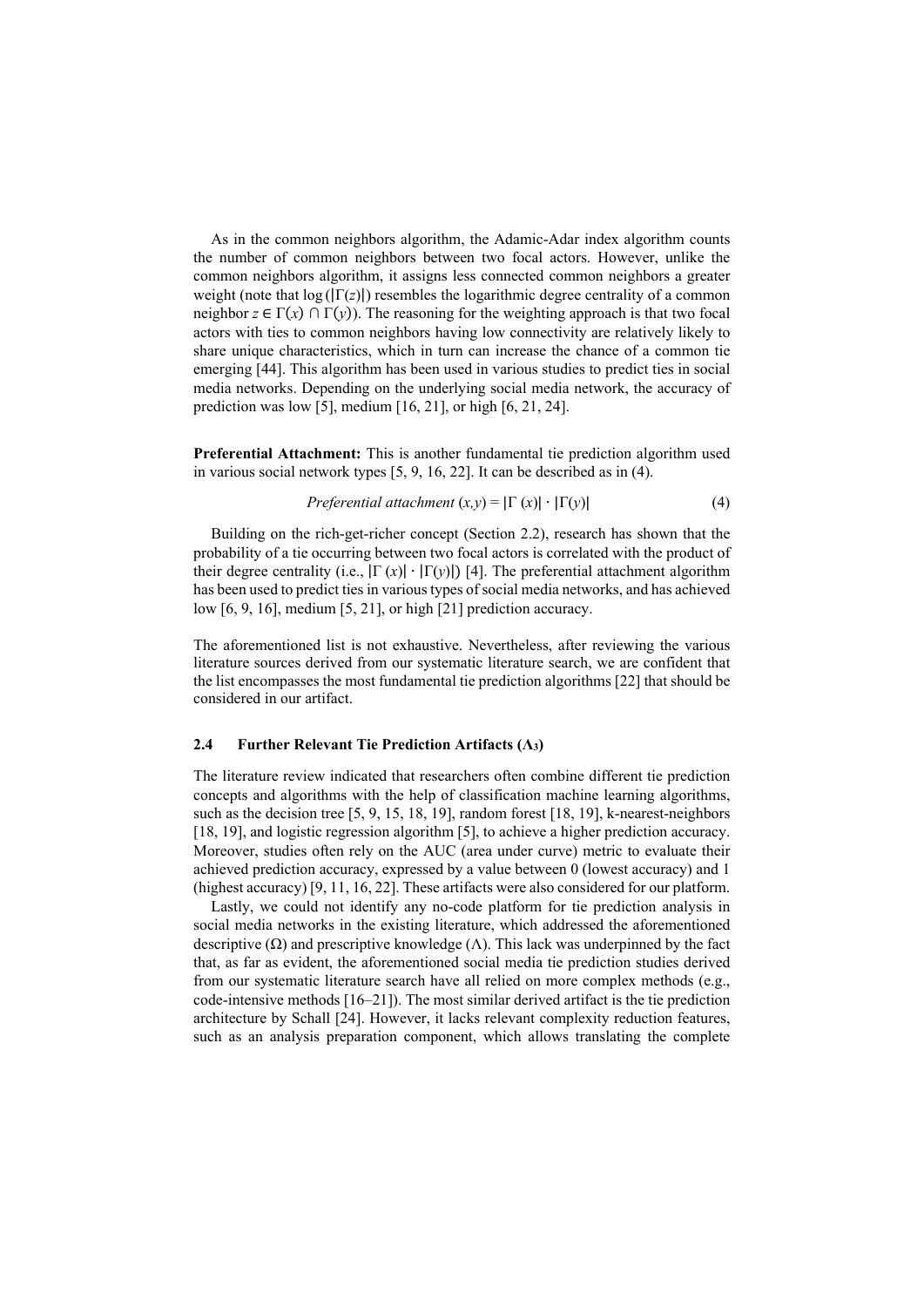architecture into an integrated no-code platform. Nonetheless, it supplied a sound basis for our artifact and was therefore incorporated.

# 3 Methodology

The goal of this research was to develop a no-code platform to facilitate tie prediction analysis in social media networks (Section 1). This objective is congruent with design science research, which aims to create and evaluate artifacts, such as constructs, models, methods, and – as in this paper – system instantiations, to solve relevant problems [27]. Thus, we adopted the design science research guidelines, best practices, and methodology proposed by Hevner et al. [27], Gregor and Hevner [25], and Peffers et al. [26], respectively. Figure 1 illustrates the applied design science research approach.

|                          | 'Iteration'              |                          |                          |                          |                          |  |  |
|--------------------------|--------------------------|--------------------------|--------------------------|--------------------------|--------------------------|--|--|
| <b>Activity 1:</b>       | <b>Activity 2:</b>       | <b>Activity 3:</b>       | <b>Activity 4:</b>       | <b>Activity 5:</b>       | <b>Activity 6:</b>       |  |  |
| Define Problem           | Define Solution          | Design and               | Artifact                 | Artifact                 | Artifact                 |  |  |
| and Motivate             | and Objective            | Development              | Demonstration            | Evaluation               | Communication            |  |  |
| "Complexity of           | "A no-code"              | "Creation of             | "Application of          | "Comparison              | "Publication of          |  |  |
| tie predictions          | platform to              | the no-code              | the platform on          | against a                | the research in a        |  |  |
| in social media          | facilitate tie           | tie prediction           | one social               | code-intensive           | professional IS          |  |  |
| networks"                | predictions"             | platform"                | media network"           | method"                  | outlet"                  |  |  |
| <b>Sections Mapping:</b> | <b>Sections Mapping:</b> | <b>Sections Mapping:</b> | <b>Sections Mapping:</b> | <b>Sections Mapping:</b> | <b>Sections Mapping:</b> |  |  |
| 2.1                      | 2.1                      | 2.2, 2.3, 2.4 & 4.1      | 4.2                      |                          | $1$ to $7$               |  |  |

Figure 1. Design science research approach (adapted from [26])

In the first activity, we collected descriptive knowledge  $(\Omega)$  [25] to specify the research problem, namely the high complexity of conventional tie prediction analysis methods in social media networks; we also used this knowledge to motivate why solving this problem would be valuable (Section 2.1) [26]. Next, we further used this knowledge [25] to infer a solution to the problem and the main objective of that solution. The solution was a platform with the objective to facilitate tie prediction analysis via a no-code paradigm (Section 2.1) [26]. In the third activity, we collected prescriptive knowledge  $(\Lambda)$  [25] (Sections 2.2 to 2.4) and used it to translate the solution into an artifact, namely the proposed platform. This activity involved defining the artifact's requirements and architecture as well as actually creating the artifact (Section 4.1) [26]. Next, we demonstrated how the artifact could be used to solve the specified research problem. We did so by conducting an experimental [27] tie prediction analysis in an empirically derived social media network (Section 4.2) [26]. In the fifth activity, we evaluated the artifact's complexity, velocity, and accuracy (as three common performance metrics [27] also relevant for our artifact (Section 2.1)) compared with a conventional, code-intensive method [17]. We used two social media networks for this task and repeatedly returned to activity 3 until the evaluation results were satisfactory (Section 5) [26], thus incorporating the iterative build-and-evaluate paradigm of design science research [27]. The last activity was communicating the research findings to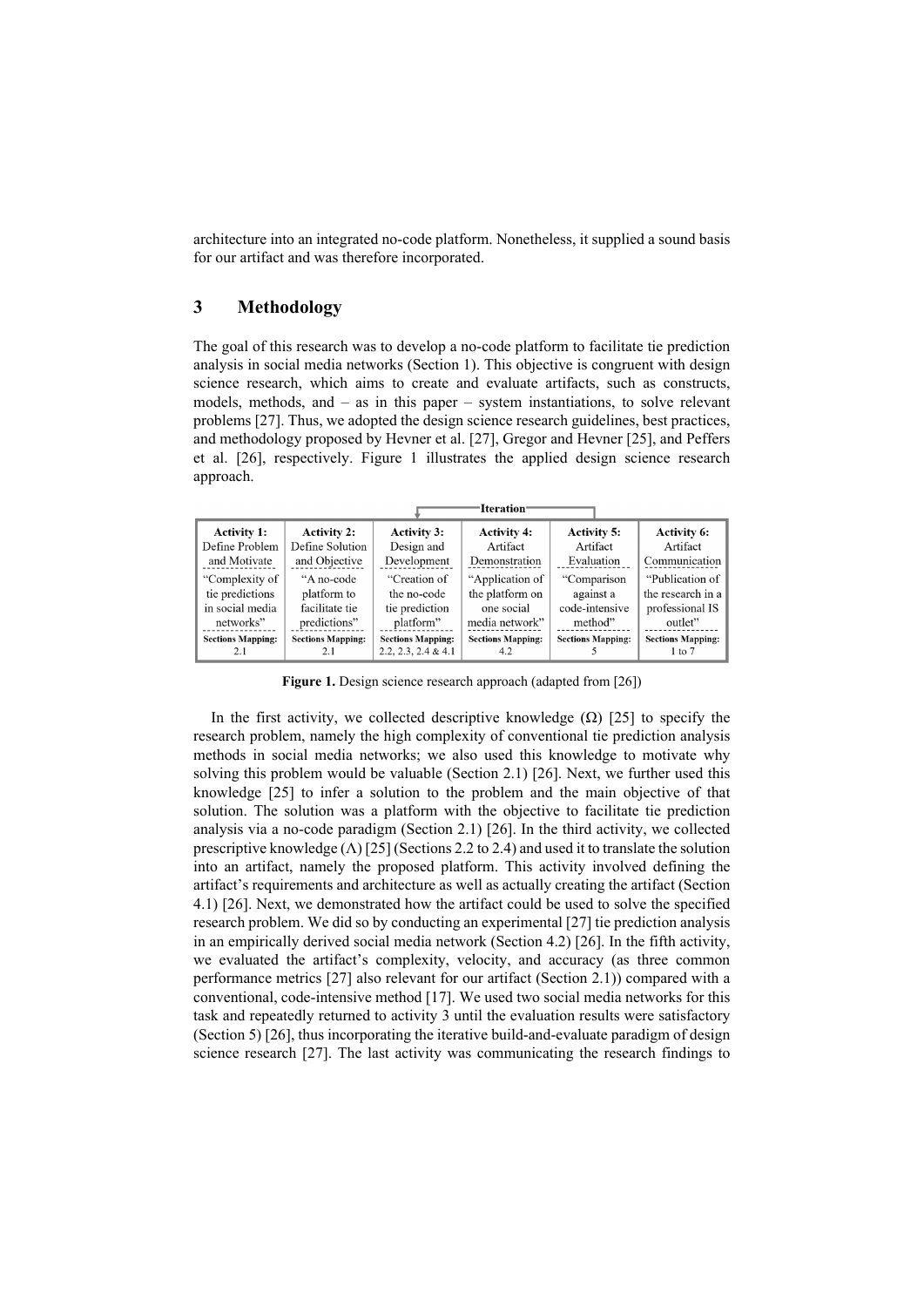diffuse the created body of knowledge and the artifact. The communication process explains the specified problem and its relevance, and indicates how – and how well – the artifact solves the problem [26]. This paper represents the fulfilment of this step. Moreover, we published the created artifact into a public software repository to make it publicly available for use and refinement<sup>1</sup>.

Following the logic of Merwe et al. [45], we mapped each activity to the corresponding sections proposed in the design science research publication schema by Gregor and Hevner [25]. This paper's structure has thus been defined, and more detailed insights regarding each activity appears in the relevant sections (Figure 1).

# 4 Artifact

This section has two subsections. The first describes the development procedure of the artifact, starting from a requirements definition and progressing to the architectural conception and ending with the actual artifact creation [26]. The second subsection demonstrates the developed artifact [26], namely our no-code platform to facilitate social media tie prediction analysis by reducing complexity (e.g., coding complexity).

#### 4.1 Development

Requirements: Based on the research question (Section 1) and the review of the relevant descriptive  $(\Omega)$  and prescriptive  $(\Lambda)$  knowledge (Section 2), we defined ten requirements for our artifact. These are as follows: First, the artifact should enable the use of  $(1)$  the derived tie formation concepts (Section 2.2) and  $(2)$  prediction algorithms (Section 2.3) as tie prediction approaches. Moreover, it should enable (3) comparison of various approaches with reference to a given social media network and (4) evaluation of a specific approach across several social media networks (Section 2.1). In addition, the artifact should enable (5) combining different approaches into a strong predictor (Section 2.1) via the determined (6) machine learning algorithms(decision tree, random forest, k-nearest-neighbors, and logistic regression algorithm) (Section 2.4). Lastly, the artifact should meet all the above requirements while also (7) following a no-code paradigm, thus rendering programing obsolete (Section 2.1). This no-code paradigm should (8) substantially reduce analysis complexity compared to conventional tie prediction analyses, while achieving a tie prediction (9) velocity and (10) accuracy comparable to those of conventional analyses (Section 2.1).

Architecture: To conceptualize the architecture of our artifact, we relied on the literature review findings and adapted the modular tie prediction architecture proposed by Schall [24] (Section 2.4). Our artifact architecture is presented in Figure 2.

<sup>1</sup> Public repository link: https://github.com/social-media-analytics-research/tie-prediction-tool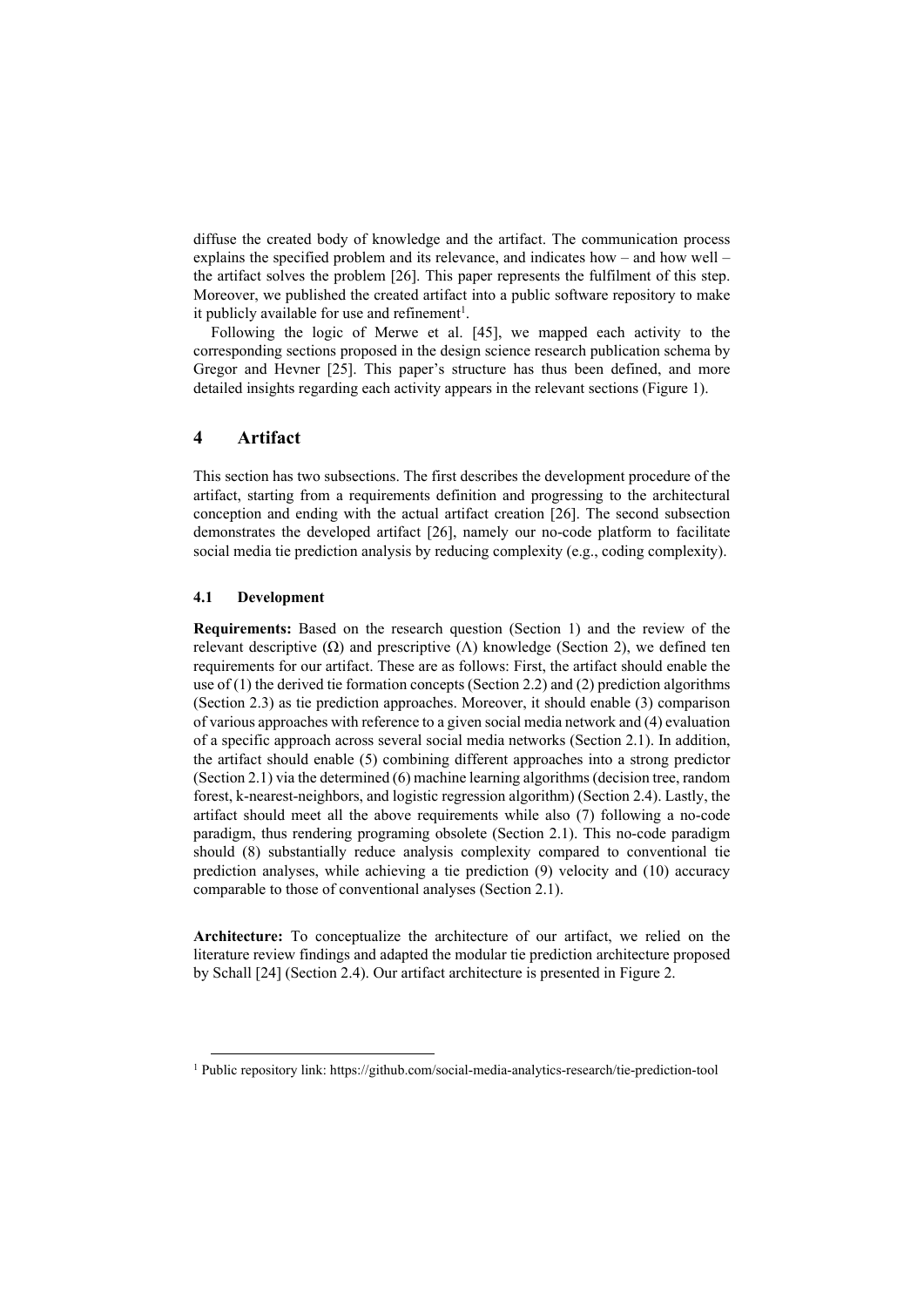

Figure 2. Artifact architecture (adapted from [24])

The data layer contains an import library that enables migrating social media networks into the network database, which is also situated in this layer. The stored networks can then be loaded from the tie predictor in the prediction layer.

The tie predictor is the main component of the prediction layer. In the first step, the tie predictor loads a network *N* selected from the database and extracts from it a random tie subset of specified size, while maintaining the same actor set as in *N*, resulting in a test network *NTE*. This process is then repeated using the network *NTE* to derive a training network *N<sub>TR</sub>* [24], such that  $N_{TR} \subseteq N_{TE} \subseteq N$  [6, 16, 46, 47]. Subsequently, the tie predictor uses one of the prediction approaches stored in the concepts (Section 2.2) or algorithms library (Section 2.3) to calculate the associated prediction scores for each pair of network actors  $(x, y)$  in  $N_{TR}$  and  $N_{TE}$ . This step can be augmented by combining different tie prediction approaches into a strong predictor via the implemented machine learning algorithms. To meet the defined requirements, we decided to implement the machine learning algorithms derived from the literature review, namely decision tree, random forest, k-nearest-neighbors, and logistic regression algorithms (Section 2.4). After calculating these prediction scores, the tie predictor uses the scores derived for the network  $N_{TR}$  together with  $N_{TR}$  itself to train its prediction accuracy. Lastly, the tie predictor evaluates its accuracy via the prediction scores derived for the network *NTE*, *N<sub>TE</sub>* itself, and the implemented evaluation metric. For this, we relied on the AUC metric determined in the literature review, which quantifies the achieved prediction accuracy as a value between 0 (lowest accuracy) and 1 (highest accuracy) (Section 2.4).

The presentation layer contains an analysis preparation component. It is used to prepare the tie prediction analysis by selecting the network *N* from the database, the sample sizes of the networks  $N_{TR}$  and  $N_{TE}$ , the tie prediction approach(es), and further tie prediction parameters, if available (Figure 3). This component is further used to start the core prediction process. After that process is complete, the network visualization component can be used to derive the (correctly and incorrectly) predicted ties in the network  $N_{TE}$  (Figure 4). Moreover, the metric visualization component can be used to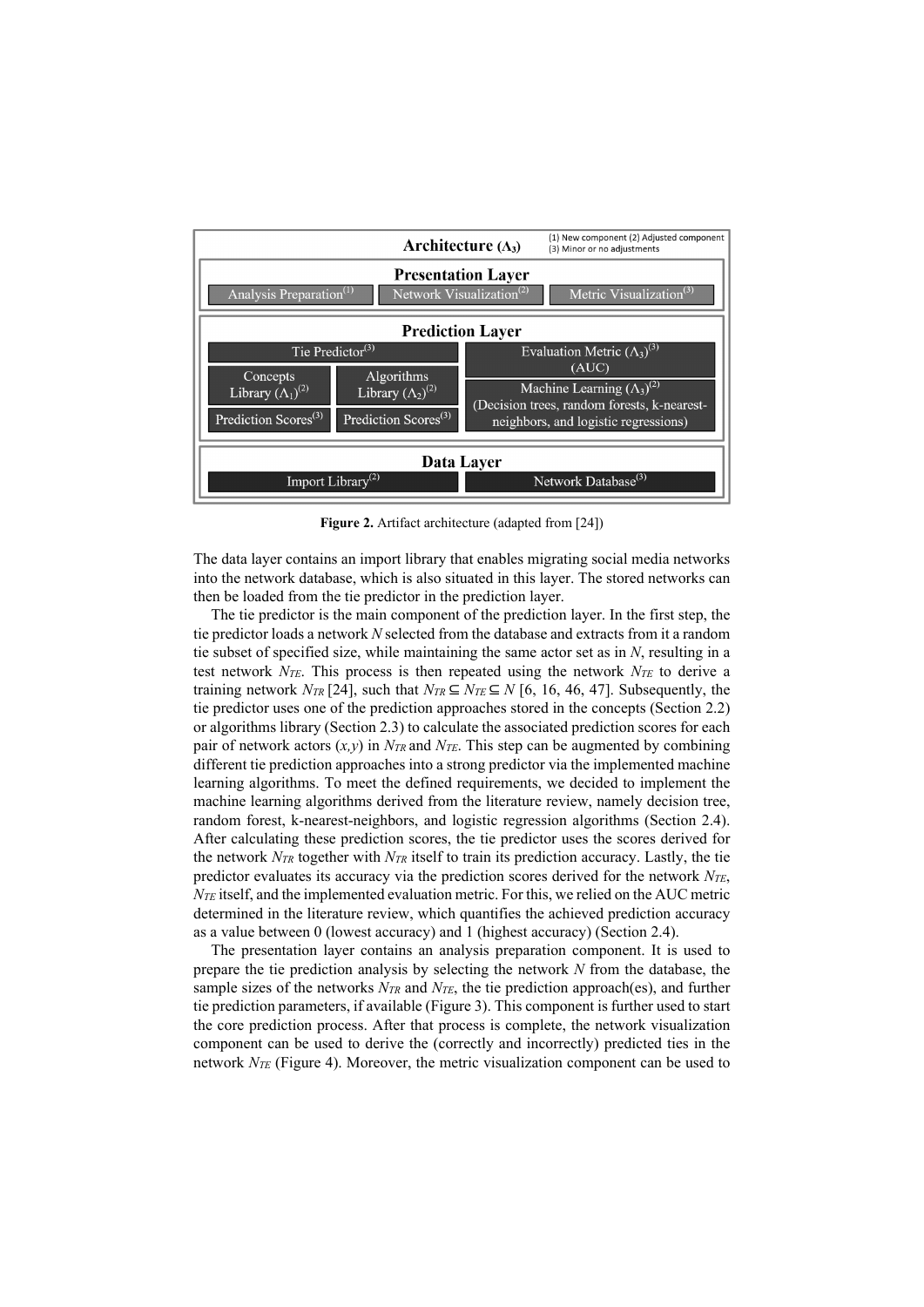determine the AUC metric values for the networks  $N_{TR}$  and  $N_{TE}$ , including an associated AUC graph that visualizes the achieved accuracy (Figure 4).

We made various adaptations to the baseline architecture to reduce complexity and to implement our findings from the literature review. First and potentially most importantly, we added an analysis preparation component to unify all necessary preparation steps into an integrated no-code dashboard. Next, we adjusted the network visualization component to enable displaying the predicted ties. Furthermore, we adjusted the concept, algorithm, and machine learning components as per our literature review findings. Lastly, we extended the import library so that standard network data formats such as GEFX, GML, GraphML, and CSV [20] could be imported easily. The residual components underwent only minor or no adjustments.

Creation: In the data layer, we used PostgreSQL for the network database [48] and Python [49] together with NetworkX [20] to develop the import library. In the prediction layer, we used Python and NetworkX [20] for the tie predictor, the concepts, and algorithms library, and for each prediction score and the AUC evaluation metric component. Next, we used the Scikit-learn [50] Python package for the machine learning component. We opted for Scikit-learn because it is a well-established package both in academia and practice [50] and covers the common machine learning algorithms used for social media tie prediction identified by our literature review (Section 2.4). Moreover, it is simpler to configure compared to alternatives, such as PyTorch or TensorFlow [50], thus facilitating a further development of our platform by other users, if required. Although the two aforementioned packages contain more advanced machine learning techniques, future implementations of our platform can efficiently overcome this limitation with the help of specialized Scikit-learn wrappers, such as Skorch (a wrapper that augments Scikit-learn by PyTorch machine learning techniques) [51]. In the presentation layer, we used D3.js [52] and AngularJS [53] for the analysis preparation and each visualization component.

#### 4.2 Demonstration

For the artifact demonstration, we empirically collected an enterprise social media network,  $N^D$ , from a geographically dispersed organization. The network contained 17 employees, and displayed 160 present and 112 absent directed collaboration ties [9]. Moreover,  $N^D$  contained employee attributes such as business function and location, which enabled homophily-based tie prediction analysis. We used the common neighbors algorithm and the homophily concept as prediction approaches. The artifact enables assigning global relevance weights to the various homophily attributes of the embedded employees. As  $N^D$  was geographically dispersed, we decided to focus solely on locational homophily. The analysis preparation is illustrated in Figure 3. The predicted ties and achieved accuracies (i.e., AUC values) are presented in Figure 4.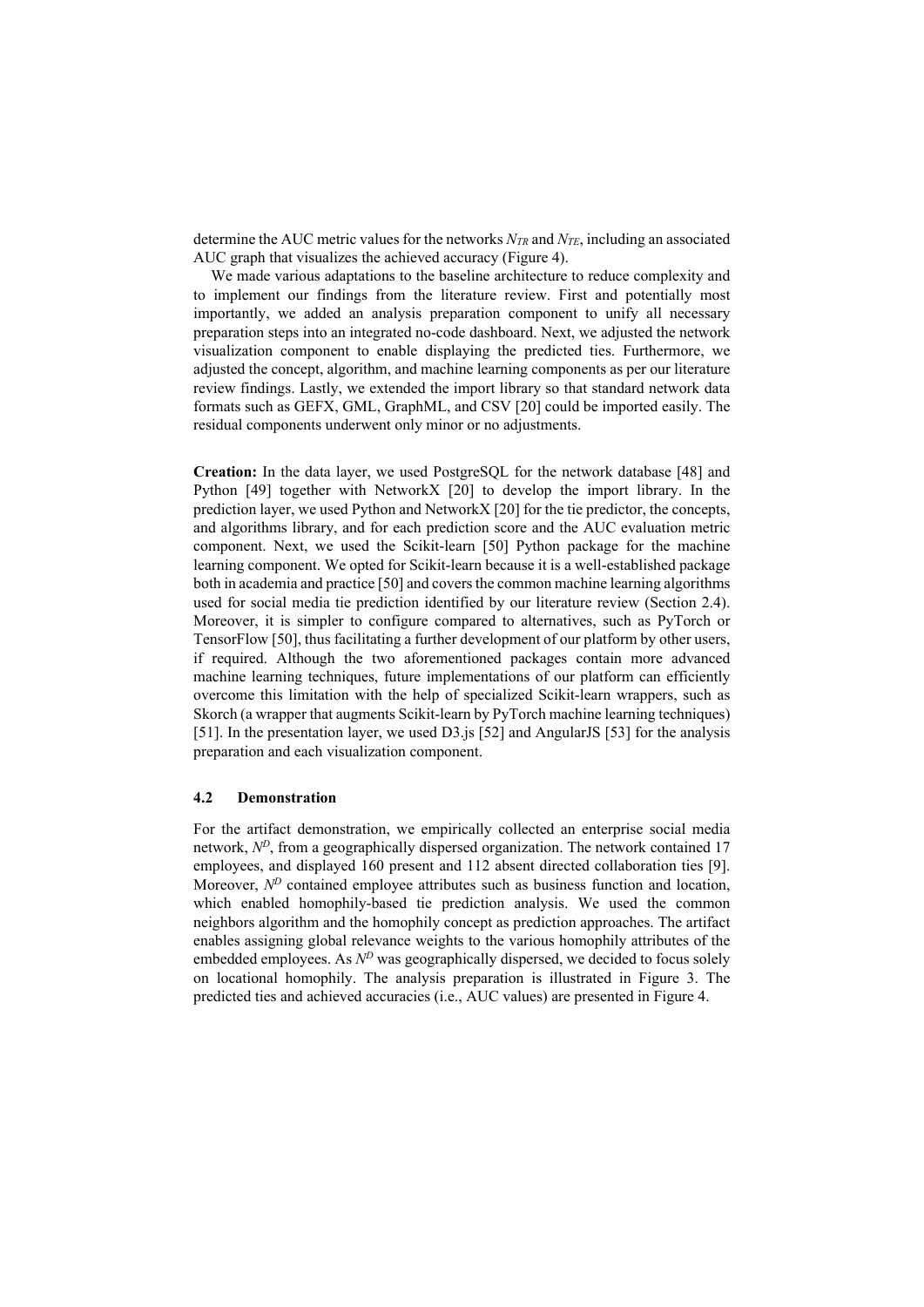| <b>OVERVIEW</b>            |                                           |                                  |                                 |
|----------------------------|-------------------------------------------|----------------------------------|---------------------------------|
| <b>Link Prediction</b>     |                                           |                                  |                                 |
| Predict                    | <b>Last Prediction</b><br>20.7.2020 12:26 | <b>Machine Learning</b><br>false | <b>Highest AUC value</b><br>84% |
| <b>PREDICTORS</b>          |                                           |                                  |                                 |
| <b>Prediction Approach</b> | <b>Prediction Type</b>                    | <b>Further Parameters</b>        | <b>Add/Delete</b>               |
| Common Neighbors Algorithm | Tie Prediction Algorithm                  | Unavailable                      | П                               |
| Homophily Concept          | <b>Tie Formation Concept</b>              | Available                        | î                               |
|                            |                                           |                                  |                                 |
| <b>CONFIGURATION</b>       |                                           |                                  |                                 |
| <b>Train Sampling (%)</b>  | <b>Machine Learning Classifier</b>        |                                  | <b>Parameters</b>               |
| 85%                        | <b>Decision Tree</b>                      | $\checkmark$                     | Weightings                      |
| <b>Test Sampling (%)</b>   |                                           | Create                           |                                 |
| 95%                        |                                           |                                  |                                 |

Figure 3. Analysis preparation dashboard: aggregated representation

We used the preparation dashboard to configure our prediction approach. First, we imported, named, and described our network sample  $N<sup>D</sup>$ . Next, we adjusted the prediction settings by selecting the prediction approaches, homophily weightings (via the button "Weightings"), and a network split of  $N_{TR}^D = 85\%$  and  $N_{TE}^D = 95\%$ . Then, we started the actual prediction process (via the button "Predict"). Figure 3 illustrates the analysis preparation dashboard after completion of the tie prediction process.



Figure 4. Metric (left) and network visualization dashboard (right): aggregated representation

The metric visualization dashboard (left panel) presents the achieved  $N_{TE}^D$  AUC values for the chosen prediction approaches; these were 0.84 for the common neighbors algorithm and 0.62 for the locational homophily concept. Both approaches achieved a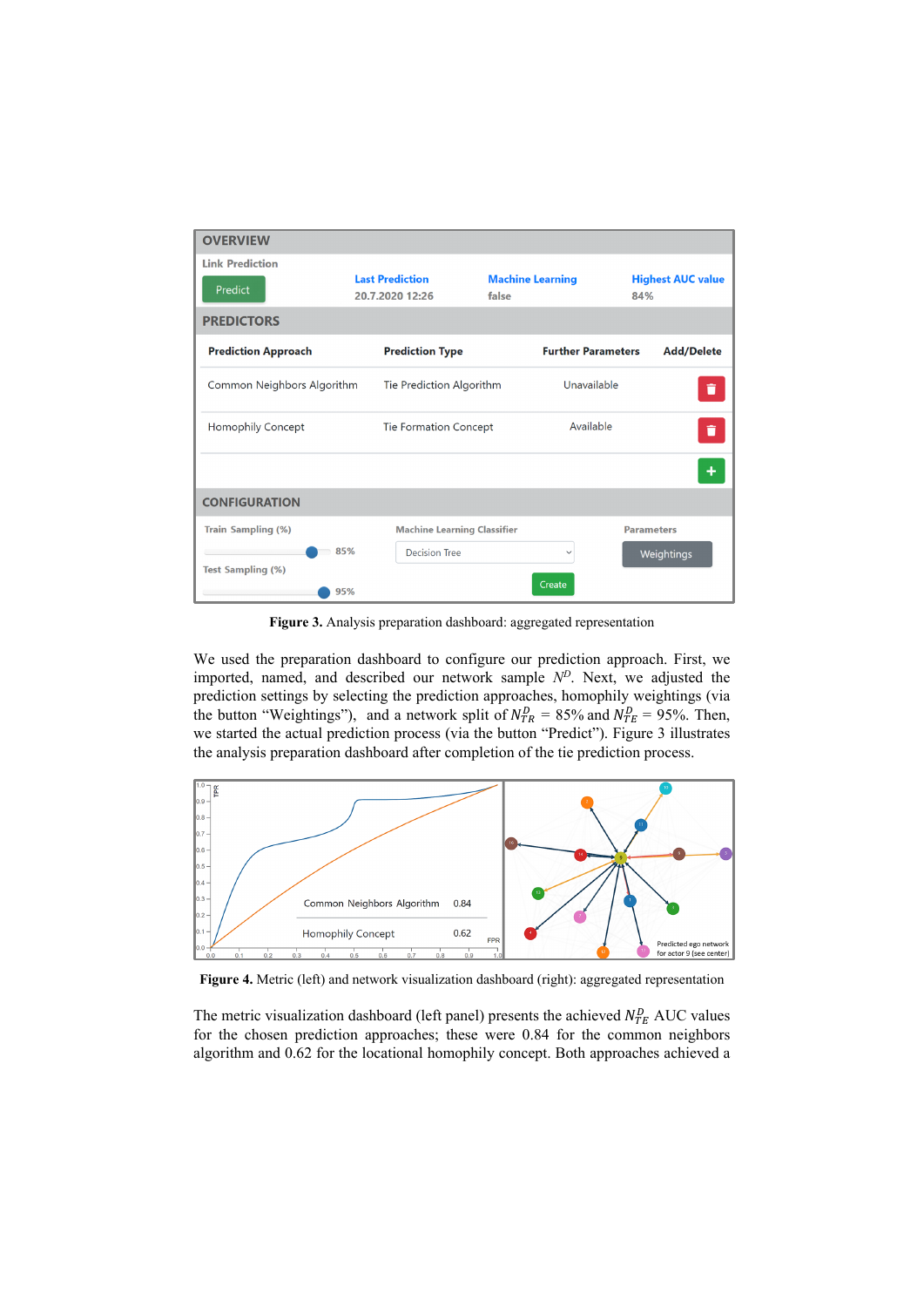higher-than-random (i.e.,  $> 0.5$ ) accuracy. However, as reflected by the higher AUC value, the first approach achieved more accurate predictions. The dashboard augmented the values with an AUC graph. Lastly, the network visualization dashboard (right panel) allowed for selecting an actor's (e.g., actor 9's) egocentric network to examine his correctly (orange) and incorrectly (red) predicted ties. Blue ties were already present in  $N_{TR}^D$ . Both prediction approaches considered  $N^D$  to be undirected.

# 5 Evaluation

To evaluate our artifact ("ART"), we compared its performance against an alternative tie prediction method ("ALT"). For this, we built upon the alternative method from Bojanowski and Chroł [17]. For this, we used RStudio [54], a statistical programming tool often used for tie prediction analysis [17], augmented by preprocessing, tie prediction, and machine learning features. The methods were compared by assessing four performance metrics, collected along two prediction approaches and networks. The result was four evaluation cases with four value comparisons in each case (Table 1).

| Approach 1: Adamic-Adar index algorithm                                                                                     |                        |       |            |                            | $N_{TR}^{E(n)} = 80\% \mid N_{TF}^{E(n)} = 95\%$ |       |            |            |  |  |
|-----------------------------------------------------------------------------------------------------------------------------|------------------------|-------|------------|----------------------------|--------------------------------------------------|-------|------------|------------|--|--|
| Approach 2: Logistic regression machine learning combining<br>the Jaccard coefficient and preferential attachment algorithm |                        |       |            |                            |                                                  |       |            |            |  |  |
| <b>Network</b>                                                                                                              | UCI network $(N^{E1})$ |       |            | Twitter network $(N^{E2})$ |                                                  |       |            |            |  |  |
| Approach                                                                                                                    | Approach 1             |       | Approach 2 |                            | Approach 1                                       |       | Approach 2 |            |  |  |
| <b>Method</b>                                                                                                               | ART                    | ATT   | ART        | ALT                        | ART                                              | ALT   | ART        | <b>ALT</b> |  |  |
| Complexity (min:sec)                                                                                                        | 03:10                  | 12:45 | 03:31      | 07:30                      | 00:27                                            | 14:25 | 00:44      | 09:35      |  |  |
| Velocity (min:sec)                                                                                                          | 03:46                  | 00:11 | 05:56      | 00:27                      | 00:13                                            | 00:06 | 00:24      | 00:10      |  |  |
| Total time (min:sec)                                                                                                        | 06:56                  | 12:56 | 09:27      | 07:57                      | 00:40                                            | 14:31 | 01:08      | 09:45      |  |  |
| Accuracy (AUC)                                                                                                              | 0.80                   | 0.77  | 0.91       | 0.91                       | 0.84                                             | 0.83  | 0.81       | 0.80       |  |  |

Table 1: Evaluation results

As mentioned earlier, we compared the methods by measuring and juxtaposing their achieved prediction performances in two different prediction approaches. For the first approach ("Approach 1"), we used the Adamic-Adar index algorithm. For the second approach ("Approach 2"), we used logistic regression machine learning to combine the Jaccard coefficient and the preferential attachment algorithm into a strong predictor.

Each approach was applied to two networks. The first network ("UCI network  $(N<sup>E1</sup>)$ ") comprised 1899 students from a Facebook-like internal social media platform at the University of California, Irvine (UCI). It encompassed 20,296 present and 3,584,006 absent directed communication ties [55]. The second network ("Twitter network ( $N^{E2}$ )") was derived from Twitter via Gephi [56] and encompassed 745 Twitter users as well as 1204 present and 553,076 absent directed communication ties.

We defined four metrics to quantify the achieved performance of each method in each approach-network combination or evaluation case. Complexity represented the effort, in minutes, to prepare the analysis. Velocity displayed the minutes of the actual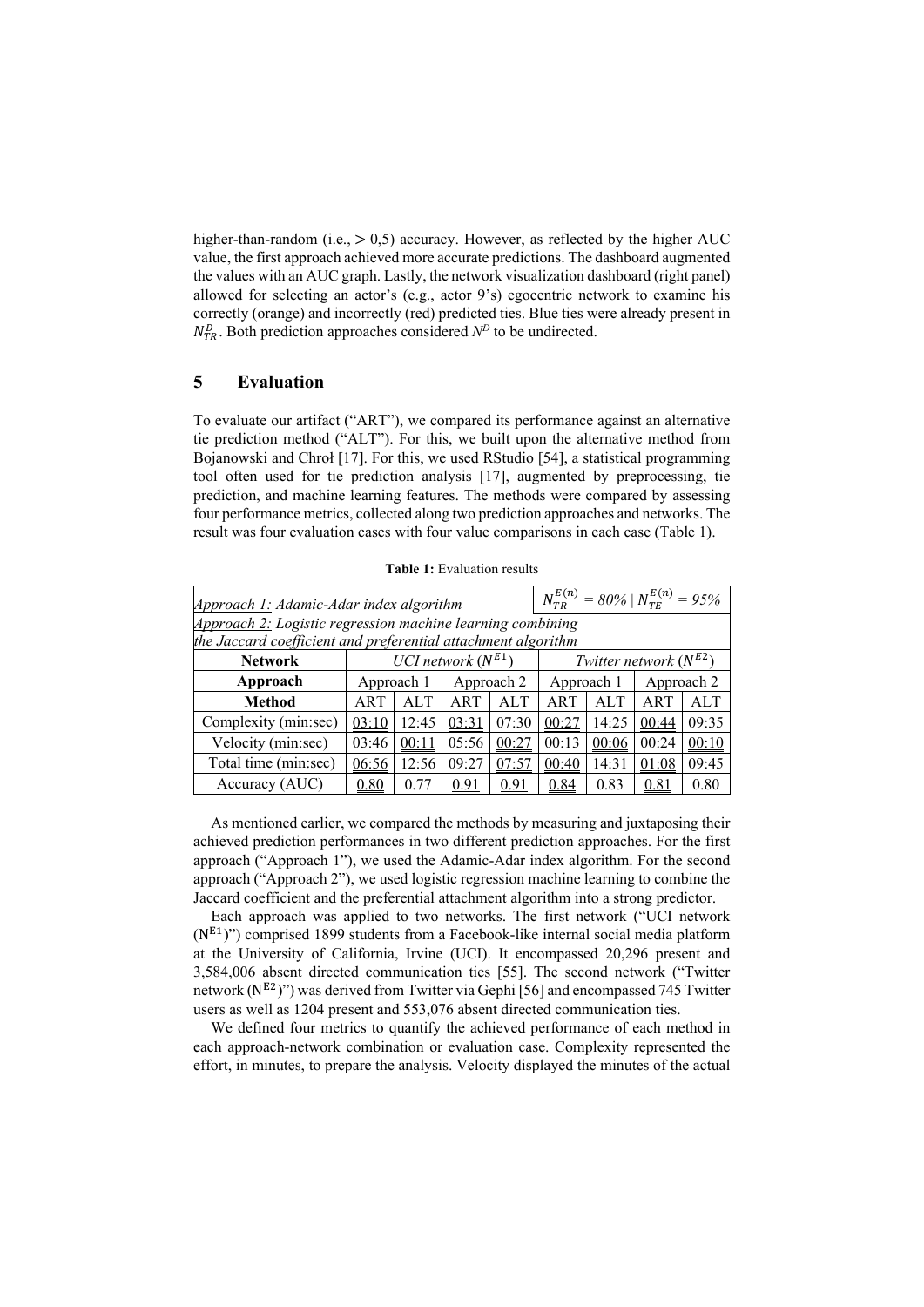prediction calculation process. Total time indicated the cumulated complexity and velocity time. Accuracy represented the achieved AUC value. Each performance metric was recorded for each method in each evaluation case by a researcher with basic experience in both methods.

Better performance metric values in each evaluation case are underlined twice. The artifact achieved better (lower) complexity scores than the alternative method. However, the alternative method achieved better (lower) velocity scores, particularly in the second approach ("Approach 2"). Nevertheless, the artifact achieved better (lower) total prediction time scores in three of the four evaluation cases. Lastly, the methods achieved similar accuracy scores, indicating that the prediction approaches have been correctly implemented into the artifact; small variances may be attributed to the randomness factor in the tie extraction step (Section 4.1). These results are discussed in Section 6.

### 6 Discussion

The goal was to reduce tie prediction complexity while maintaining a velocity and accuracy similar to those attained by conventional methods. For this purpose, we developed a no-code tie prediction platform. Our evaluation results indicate that our artifact significantly reduces tie prediction complexity while maintaining similar accuracy. However, the alternative method (the chosen conventional method) achieved better velocity scores, particularly in the machine learning approach. However, for the chosen social media networks, the artifact's lower total prediction time largely overcompensated for its slower velocity. However, it is to be expected that this compensation effect diminishes proportionally to the network size. Nevertheless, various studies (e.g., [21, 57]) have used sizes for which our artifact may perform similarly, or better than, the alternative method regarding the total time. Thus, while future studies should enhance our artifact's prediction velocity, it is already suitable for tie prediction analysis – even for larger networks, if velocity is not the main priority.

Due to the iterative nature of the design science research methodology, the evaluation step was repeated several times. Here, we determined two further differences between the methods. First, the artifact displayed a substantially lower learning curve. While the researcher required several hours to perform a first tie prediction analysis in the alternative, he only required a few minutes in the artifact. Second, the artifact's nocode paradigm guarded the researcher against common pitfalls and errors that occurred in the alternative, such as mistakes in the network splitting process. Thus, the artifact promotes valid and correct prediction procedures. On the other hand, the no-code paradigm may sometimes restrict researchers. For instance, although the artifact allows random undersampling, augmenting it through additional sampling techniques could improve its accuracy [58]. Another useful addition would be to enable time-variant tie prediction analysis [6]. In general, future studies could augment the artifact by various additional features, thus aligning its flexibility with that of conventional methods.

Congruent with our evaluation results, we conclude that our developed artifact answers the research question proposed in Section 1. Furthermore, the artifact meets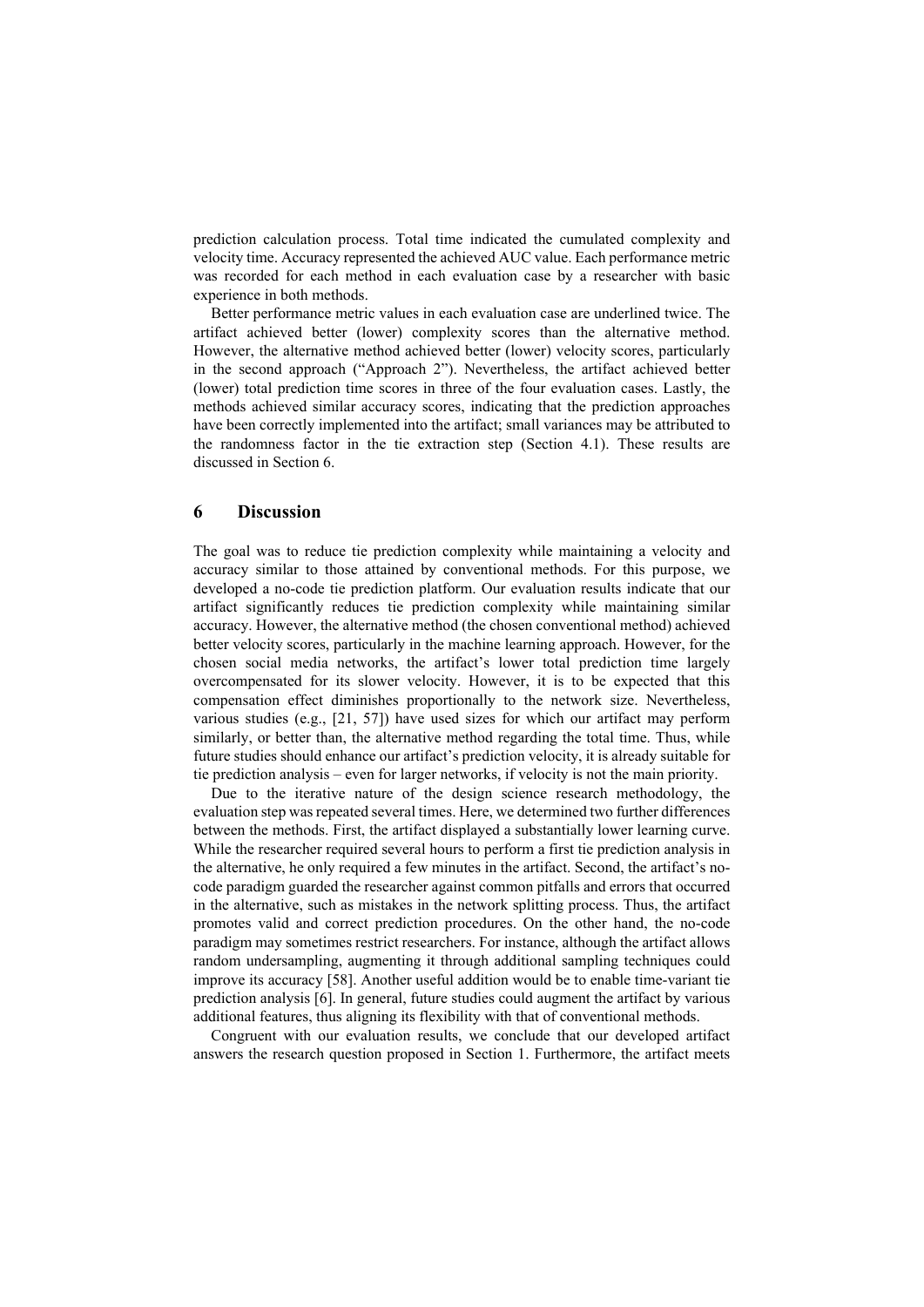the requirements in Section 4.1, apart from (9), which is only partially met due to the velocity concerns. Thus, with reference to the tie prediction problem stated in the introduction, our artifact reduces tie prediction complexity and facilitates the generation of novel insights. For instance, researchers could use the artifact to more easily explore formation mechanisms through which communities in social media networks evolve [6, 7, 9, 14], and could use the findings in order to develop guidelines to foster fruitful community evolution. Moreover, practitioners could use the artifact to more easily infer tie formation antecedents in order to develop their own recommender systems [7, 46].

# 7 Conclusion

Readers should consider the artifact's limitations, namely the improvable velocity score and the room for further tie prediction features. As an outlook, two optimization measures could mitigate these limitations. Firstly, to substantially enhance platform velocity, realizing artifact compatibility with alternative Python compilers, such as the PyPy just-in-time compiler, seems promising [59]. Secondly, to enable even more sophisticated tie prediction analyses, exploiting the features of the Scikit-learn package more strongly or even implementing a wrapper that augments this package, such as Skorch (Section 4.1), should prove valuable [51]. Another limitation is that the artifact was created upon literature mainly derived from the social media network domain. Although probable, it is not clear whether the artifact is directly applicable to other social network types. Lastly, future studies may strengthen the platform evaluation using additional prediction approaches, social media networks, metrics, or users [27].

Despite its limitations, our artifact extends the current body of knowledge by three novel contributions. First, conventional methods for tie prediction analysis in social media networks often rely on code-intensive approaches that encompass a set of complex steps [16–21]. In this context, our artifact provides the advantage of a no-code paradigm to reduce this complexity and to facilitate tie prediction analyses while maintaining an accuracy and, depending on the network sample size, total prediction time similar to that of conventional methods. Second, another advantage of the no-code paradigm is that it reduces the risk of mistakes and leads to a low learning curve, thus allowing to achieve valid results rapidly. Lastly, the artifact contains tailored features, such as an overview of the predicted ties and homophily type-based prediction analysis calibrations, enabling uncomplex but fine-grained analyses.

From a theoretical perspective, we contribute to research by augmenting Schall's tie prediction architecture [24] with an analysis preparation component. Our evaluation results imply that this architectural extension has various positive outcomes for resultant system instantiations (e.g., reduction of complexity, lower learning curves, and less user mistakes).

#### References

1. Wasserman, S., Faust, K.: Social Network Analysis – Methods and Applications. Cambridge University Press, Cambridge, USA (1994).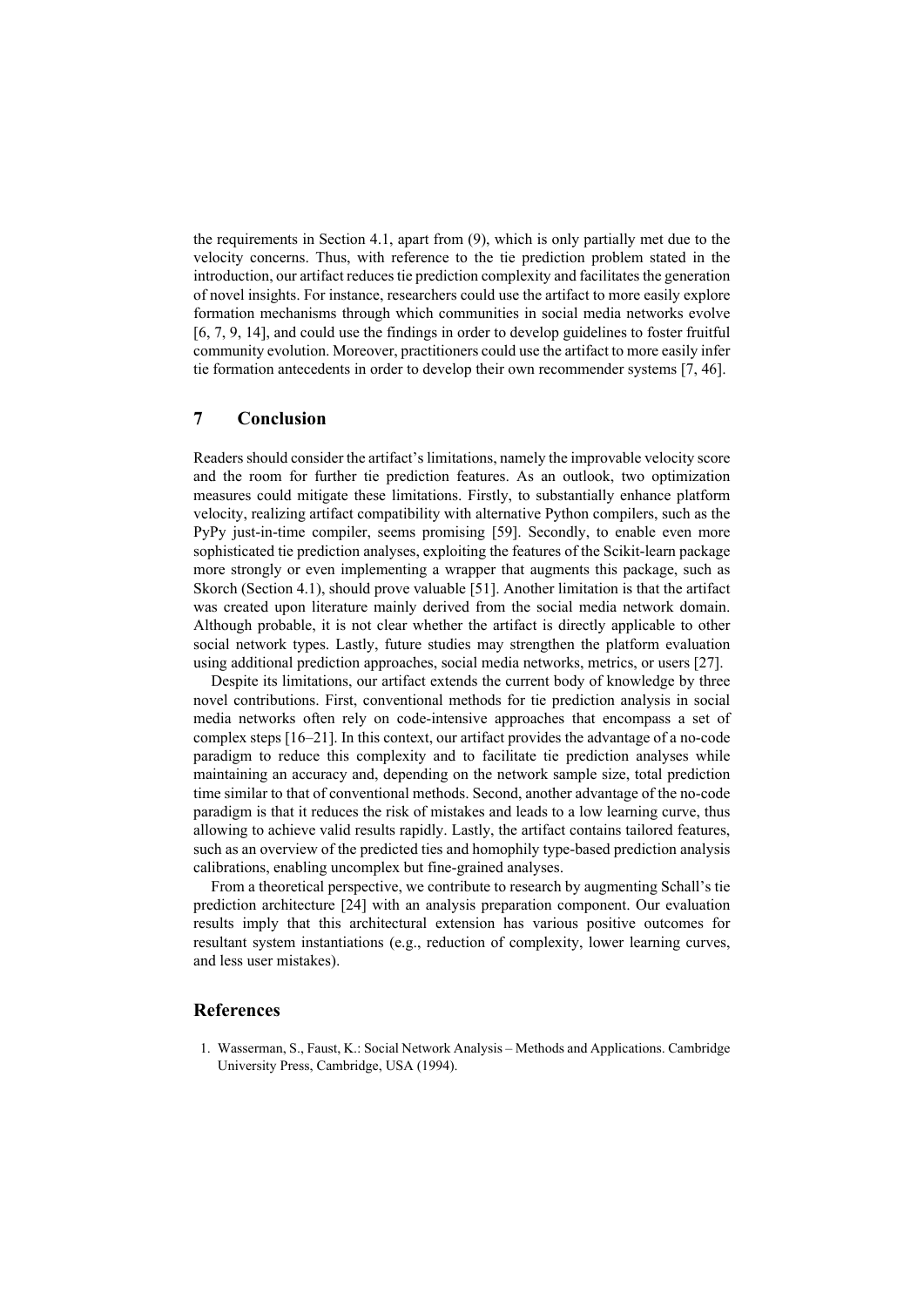- 2. Labianca, G., Kane, G., Alavi, M., Borgatti, S.: What's Different about Social Media Networks? A Framework and Research Agenda. MISQ. 38, 274–304 (2013).
- 3. Meske, C., Junglas, I., Schneider, J., Jaakonmaeki, R.: How Social is Your Social Network? Toward A Measurement Model. In: Proceedings of the Fortieth International Conference on Information Systems (ICIS '19). pp. 1–9. Association for Information Systems, Munich, Germany (2019).
- 4. Liben-Nowell, D., Kleinberg, J.: The Link Prediction Problem for Social Networks. In: Proceedings of the Twelfth International Conference on Information and Knowledge Management (CIKM '03). pp. 556–559. Association for Computing Machinery, New York, United States (2004).
- 5. Cheng, J., Romero, D., Meeder, B., Kleinberg, J.: Predicting Reciprocity in Social Networks. In: Proceedings of the 2011 IEEE Third International Conference on Privacy, Security, Risk and Trust (PASSAT '11) and 2011 IEEE Third International Conference on Social Computing (SocialCom '11). pp. 49–56. IEEE Computer Society, Boston, USA (2011).
- 6. Yin, D., Hong, L., Davison, B.: Structural Link Analysis and Prediction in Microblogs. In: Proceedings of the 20th ACM International Conference on Information and Knowledge Management (CIKM '11). pp. 1–6. Association for Computing Machinery, Glasgow, United Kingdom (2011).
- 7. Tsugawa, S., Kito, K.: Retweets as a Predictor of Relationships among Users on Social Media. PLoS ONE. 12, 1–19 (2017).
- 8. Brzozowski, M., Romero, D.: Who Should I Follow? Recommending People in Directed Social Networks. In: Proceedings of the Fifth International Conference on Weblogs and Social Media (ICWSM '11). pp. 458–461. Association for the Advancement of Artificial Intelligence, Barcelona, Spain (2011).
- 9. Valverde-Rebaza, J., de Andrade Lopes, A.: Exploiting Behaviors of Communities of Twitter Users for Link Prediction. Soc. Netw. Anal. Min. 3, 1063–1074 (2013).
- 10. Chen, X., Wei, S.: Enterprise Social Media Use and Overload: A Curvilinear Relationship. Journal of Information Technology. 34, 22–38 (2019).
- 11. Luo, P., Li, Y., Wu, C., Chen, K.: Detecting the Missing Links in Social Networks Based on Utility Analysis. J. Comput. Sci. 16, 51–58 (2016).
- 12. Oostervink, N., Agterberg, M., Huysman, M.: Knowledge Sharing on Enterprise Social Media: Practices to Cope with Institutional Complexity: Knowledge Sharing on Enterprise Social Media. J. Comput-Mediat. Comm. 21, 156–176 (2016).
- 13. Azaizah, N., Reychav, I., Raban, D., Simon, T., McHaney, R.: Impact of ESN Implementation on Communication and Knowledge-Sharing in a Multi-National Organization. International Journal of Information Management. 43, 284–294 (2018).
- 14. Wiesneth, K.: Evolution, Structure and Users' Attachment Behavior in Enterprise Social Networks. In: Proceedings of the 49th Hawaii International Conference on System Sciences (HICSS '16). pp. 2038–2047. IEEE Computer Society, Koloa, USA (2016).
- 15. Aiello, L., Barrat, A., Schifanella, R., Cattuto, C., Markines, B., Menczer, F.: Friendship Prediction and Homophily in Social Media. ACM Trans. Web. 6, 1–33 (2012).
- 16. Martinčić-Ipšić, S., Močibob, E., Perc, M.: Link Prediction on Twitter. PLOS ONE. 12, 1– 21 (2017).
- 17. Bojanowski, M., Chroł, B.: Proximity-Based Methods for Link Prediction in Graphs with R Package `linkprediction'. Kozminski University, Warsaw, Poland (2019).
- 18. Fire, M., Katz, G., Rokach, L., Elovici, Y.: Links Reconstruction Attack. In: Altshuler, Y., Elovici, Y., Cremers, A., Aharony, N., and Pentland, A. (eds.) Security and Privacy in Social Networks. pp. 181–196. Springer, New York, USA (2013).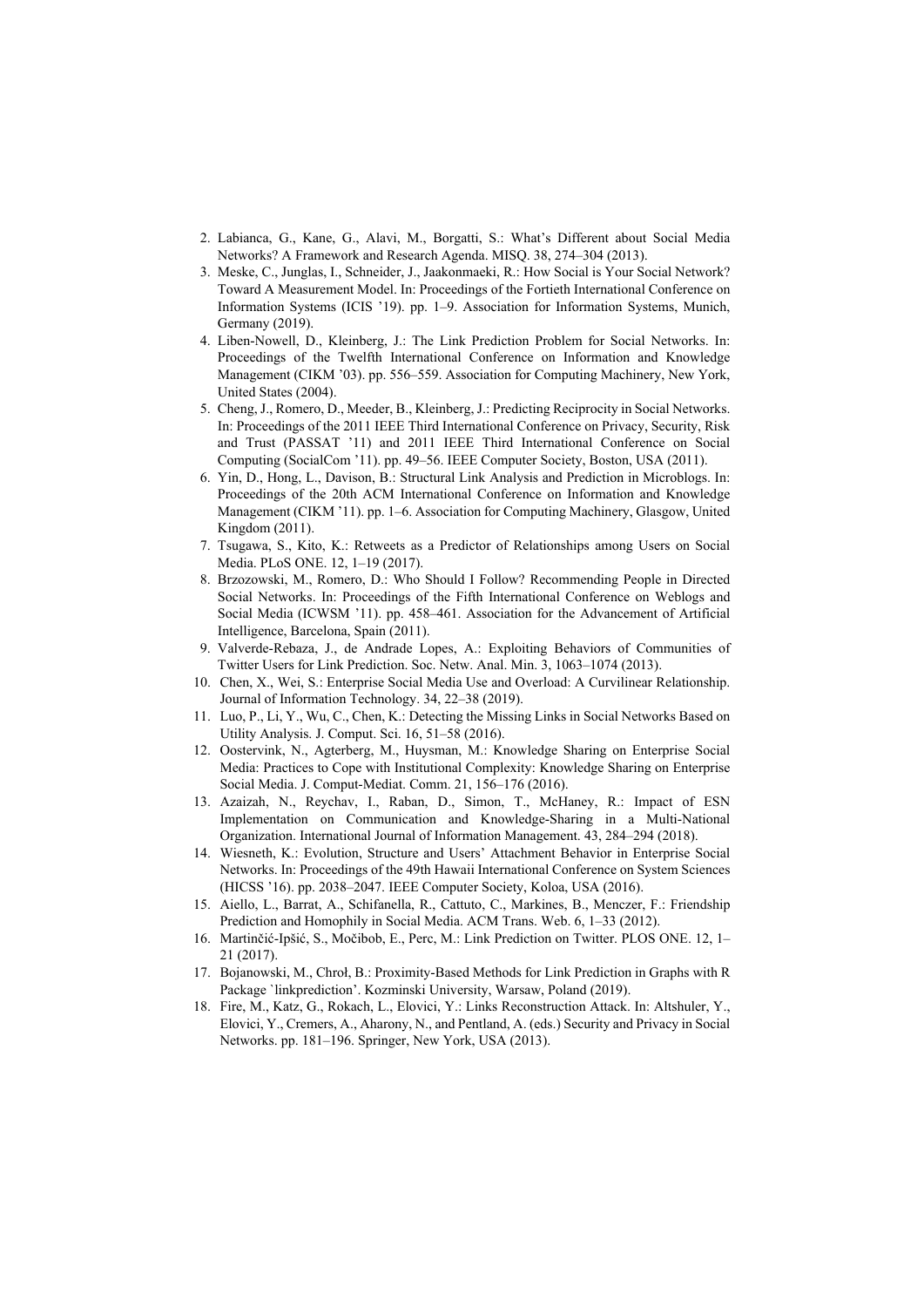- 19. Fire, M., Tenenboim, L., Lesser, O., Puzis, R., Rokach, L., Elovici, Y.: Link Prediction in Social Networks Using Computationally Efficient Topological Features. In: Proceedings of the 2011 IEEE Third International Conference on Privacy, Security, Risk and Trust (PASSAT '11) and 2011 IEEE Third International Conference on Social Computing (SocialCom '11). pp. 73–80. IEEE Computer Society, Boston, USA (2011).
- 20. Hagberg, A., Schult, D., Swart, P.: NetworkX: Network Analysis in Python, https://networkx.github.io/documentation/latest/, last accessed 2020/07/12.
- 21. Gao, F., Musial, K., Cooper, C., Tsoka, S.: Link Prediction Methods and Their Accuracy for Different Social Networks and Network Metrics. Sci. Program. 1–13 (2015).
- 22. Zhou, T., Lü, L., Zhang, Y.-C.: Predicting Missing Links Via Local Information. Eur. Phys. J. B. 71, 623–630 (2009).
- 23. Contractor, N., Wasserman, S., Faust, K.: Testing Multi-theoretical Multilevel Hypotheses About Organizational Networks: An Analytic Framework and Empirical Example. Acad. Manag. Rev. 31, 681–703 (2006).
- 24. Schall, D.: Link Prediction in Directed Social Networks. Soc. Netw. Anal. Min. 4, 157 (2014).
- 25. Gregor, S., Hevner, A.: Positioning and Presenting Design Science Research for Maximum Impact. MISQ. 37, 337–356 (2013).
- 26. Peffers, K., Tuunanen, T., Rothenberger, M., Chatterjee, S.: A Design Science Research Methodology for Information Systems Research. JMIS. 45–77 (2007).
- 27. Hevner, A., March, S., Park, J., Ram, S.: Design Science in Information Systems Research. MISQ. 28, 75–105 (2004).
- 28. Wang, P., Xu, B., Wu, Y., Zhou, X.: Link Prediction in Social Networks: The State-of-the-Art. Sci. China Inf. Sci. 58, 1–38 (2015).
- 29. McPherson, M., Smith-Lovin, L., Cook, J.: Birds of a Feather: Homophily in Social Networks. Annu. Rev. Sociol. 27, 415–444 (2001).
- 30. Kim, Y., Kane, G.: Online Tie Formation in Enterprise Social Media. APJIS. 29, 382–406 (2019).
- 31. Šćepanović, S., Mishkovski, I., Gonçalves, B., Nguyen, T., Hui, P.: Semantic Homophily in Online Communication: Evidence from Twitter. OSNEM. 2, 1–18 (2017).
- 32. Di Tommaso, G., Gatti, M., Iannotta, M., Mehra, A., Stilo, G., Velardi, P.: Gender, Rank, and Social Networks on an Enterprise Social Media Platform. Soc. Networks. 62, 58–67 (2020).
- 33. Heider, F.: Attitudes and Cognitive Organization. J. Psychol. 21, 107–112 (1946).
- 34. Festinger, L., Hutte, H.A.: An Experimental Investigation of the Effect of Unstable Interpersonal Relations in a Group. J. Abnorm. Psychol. 49, 513–522 (1954).
- 35. Rode, H.: Analyzing Motivational Determinants of Knowledge-sharing in Enterprise Social Media Platforms. Acad. Manag. Proc. 2015, 6 (2015).
- 36. Quercia, D., Capra, L., Crowcroft, J.: The Social World of Twitter: Topics, Geography, and Emotions. In: Proceedings of the International Conference on Weblogs and Social Media (ICWSM '12). pp. 298–305. Association for the Advancement of Artificial Intelligence, Dublin, Ireland (2012).
- 37. Granovetter, M.: The Strength of Weak Ties. Am. J. Sociol. 78, 1360–1380 (1973).
- 38. Sadri, A.M., Hasan, S., Ukkusuri, S., Lopez, J.: Analysis of Social Interaction Network Properties and Growth on Twitter. Soc. Netw. Anal. Min. 8, 2–13 (2018).
- 39. Su, J., Sharma, A., Goel, S.: The Effect of Recommendations on Network Structure. In: Proceedings of the 25th International Conference on World Wide Web (WWW '16). pp. 1157–1167. Association for Computing Machinery, Montréal, Canada (2016).